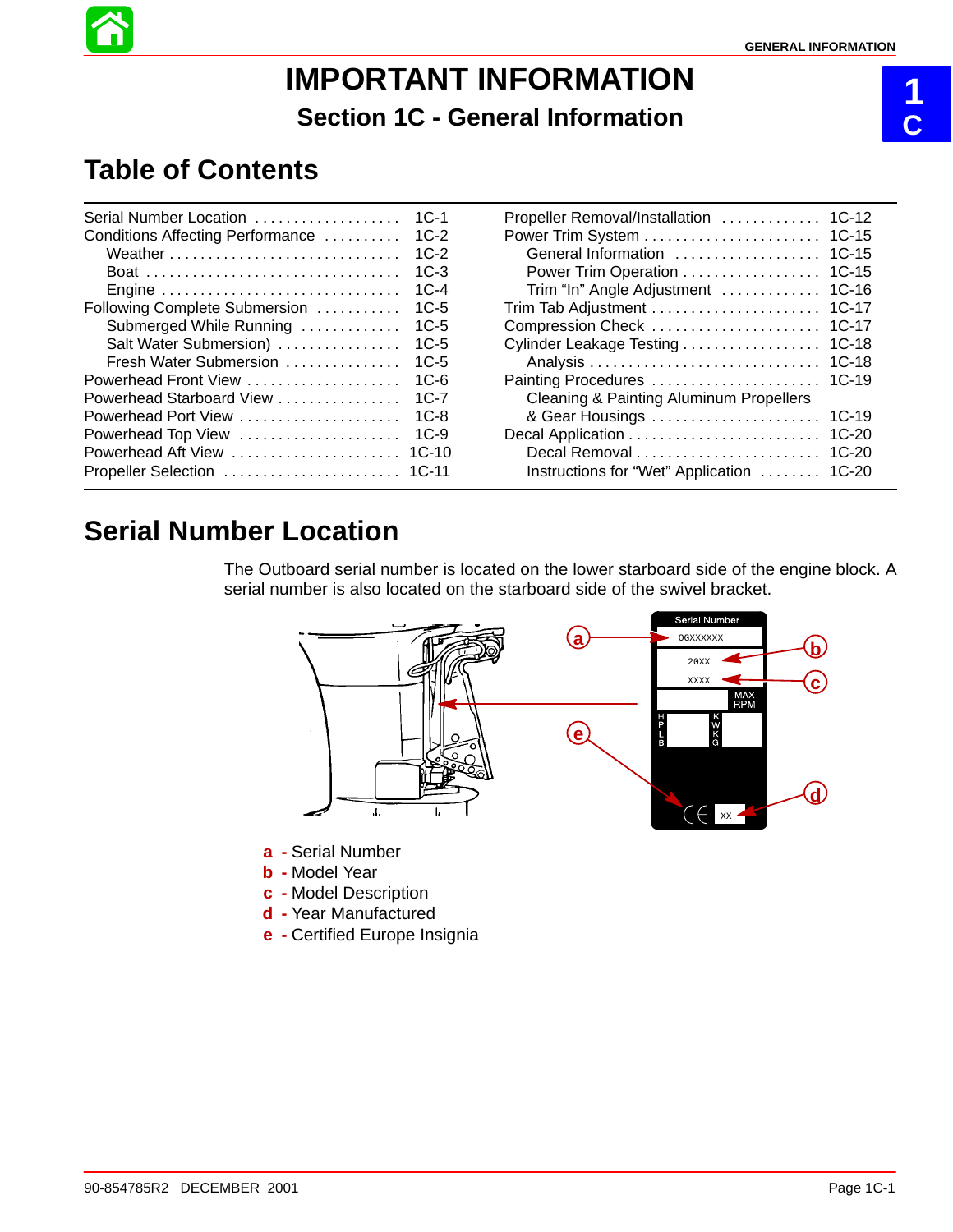

# **Conditions Affecting Performance**

### **Weather**



It is a known fact that weather conditions exert a profound effect on power output of internal combustion engines. Therefore, established horsepower ratings refer to the power that the engine will produce at its rated RPM under a specific combination of weather conditions.

Corporations internationally have settled on adoption of I.S.O. (International Standards Organization) engine test standards, as set forth in I.S.O. 3046, standardizing the computation of horsepower from data obtained on the dynamometer. All values are corrected to the power that the engine will produce at sea level, at 30% relative humidity, at  $77 \text{ }^{\circ}$ F (25  $\text{ }^{\circ}$ C) temperature and a barometric pressure of 29.61 inches of mercury.

Summer conditions of high temperature, low barometric pressure and high humidity all combine to reduce the engine power. This, in turn, is reflected in decreased boat speeds--as much as 2 or 3 miles-per-hour (3 or 5 Km per-hour) in some cases. (Refer to previous chart.) Nothing will regain this speed for the boater, but the coming of cool, dry weather.

In pointing out the practical consequences of weather effects, an engine--running on a hot, humid summer day--may encounter a loss of as much as 14% of the horsepower it would produce on a dry, brisk spring or fall day. The horsepower that any internal combustion engine produces, depends upon the density of the air that it consumes, and in turn, this density is dependent upon the temperature of the air, its barometric pressure and water vapor (or humidity) content.

Accompanying this weather-inspired loss of power is a second but more subtle loss. At rigging time in early spring, the engine was equipped with a propeller that allowed the engine to turn within its recommended RPM range at full throttle. With the coming of the summer weather and the consequent drop in available horsepower, this propeller will, in effect, become too large. Consequently, the engine operates at less than its recommended RPM.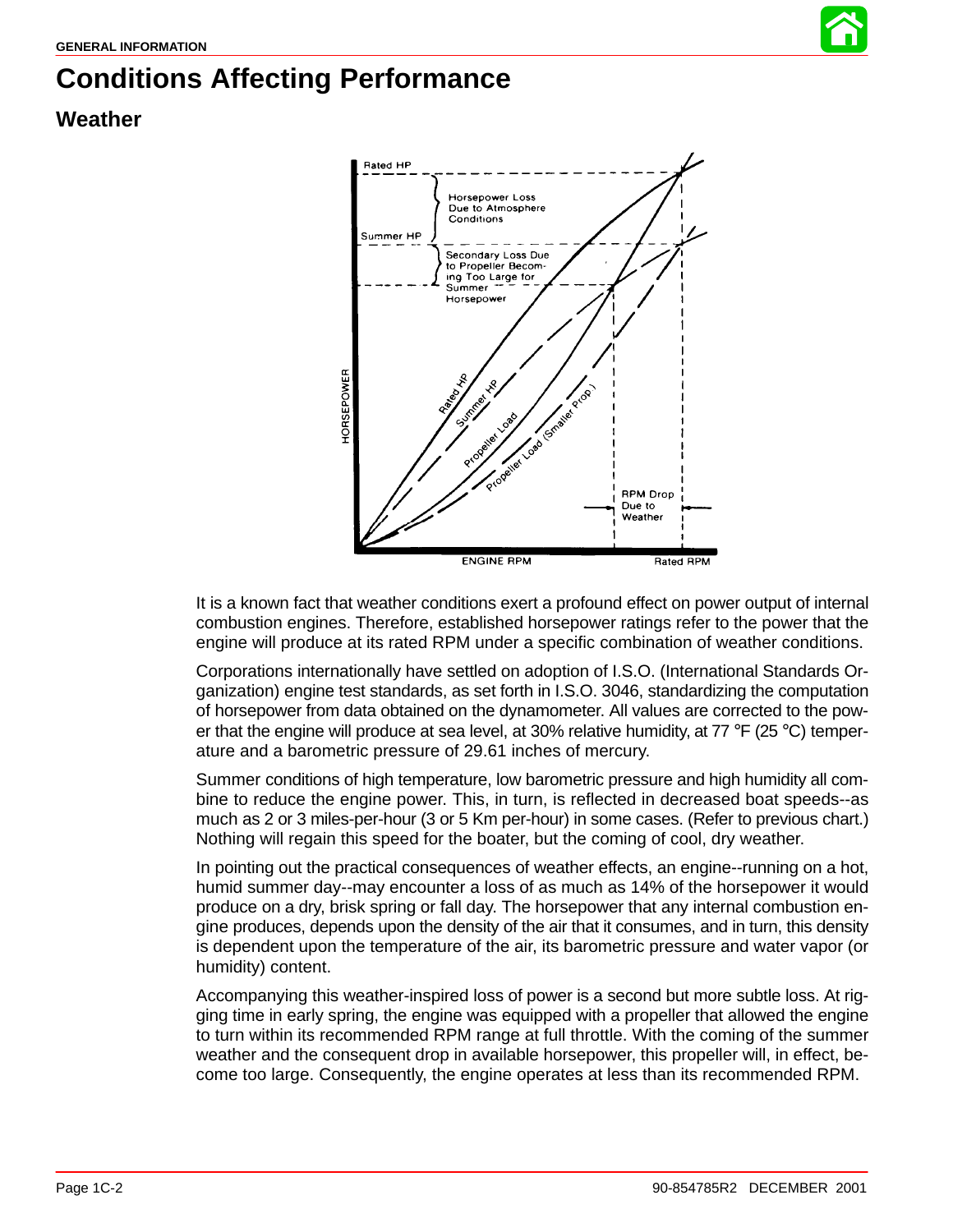Due to the horsepower/RPM characteristics of an engine, this will result in further loss of horsepower at the propeller with another decrease in boat speed. This secondary loss, however, can be regained by switching to a smaller pitch propeller that allows the engine to again run at recommended RPM.

For boaters to realize optimum engine performance under changing weather conditions, it is essential that the engine have the proper propeller to allow it to operate at or near the top end of the recommended maximum RPM range at wide-open-throttle with a normal boat load.

Not only does this allow the engine to develop full power, but equally important is the fact that the engine also will be operating in an RPM range that discourages damaging detonation. This, of course, enhances overall reliability and durability of the engine.

### **Boat**

#### **WEIGHT DISTRIBUTION**

- 1. Proper positioning of the weight inside the boat (persons and gear) has a significant effect on the boat's performance, for example:
	- a. Shifting weight to the rear (stern)
		- (1.)Generally increases top speed.
		- (2.)If in excess, can cause the boat to porpoise.
		- (3.)Can make the bow bounce excessively in choppy water.
		- (4.)Will increase the danger of the following wave splashing into the boat when coming off plane.
	- b. Shifting weight to the front (bow)
		- (1.)Improves ease of planing off.
		- (2.)Generally improves rough water ride.
		- (3.)If excessive, can make the boat veer left and right (bow steer).

#### **BOTTOM**

For maximum speed, a boat bottom should be nearly a flat plane where it contacts the water and particularly straight and smooth in fore-and-aft direction.

- 1. **Hook:** Exists when bottom is concave in fore-and-aft direction when viewed from the side. When boat is planing, "hook" causes more lift on bottom near transom and allows bow to drop, thus greatly increasing wetted surface and reducing boat speed. "Hook" frequently is caused by supporting boat too far ahead of transom while hauling on a trailer or during storage.
- 2. **Rocker:** The reverse of hook and much less common. "Rocker" exists if bottom is convex in fore-and-aft direction when viewed from the side, and boat has strong tendency to porpoise.
- 3. **Surface Roughness:** Moss, barnacles, etc., on boat or corrosion of outboard's gear housing increase skin friction and cause speed loss. Clean surfaces when necessary.

#### **WATER ABSORPTION**

It is imperative that all through hull fasteners be coated with a quality marine sealer at time of installation. Water intrusion into the transom core and/or inner hull will result in additional boat weight (reduced boat performance), hull decay and eventual structural failure.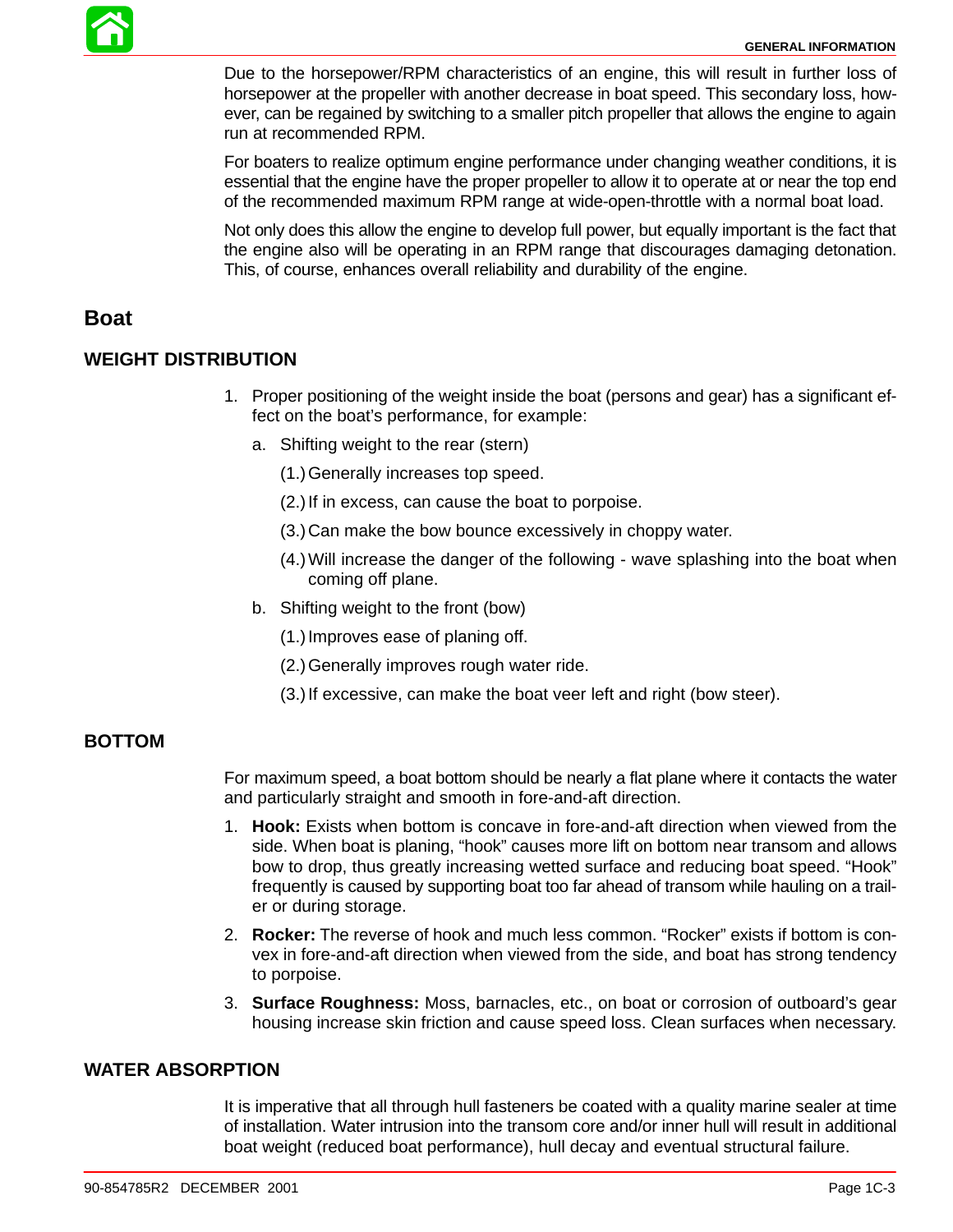

#### <span id="page-3-0"></span>**CAVITATION**

Cavitation is caused by water vapor bubbles forming either from a sharp edge or angle on the gear case or from an irregularity in the propeller blade itself. These vapor bubbles flow back and collapse when striking the surface of the propeller blade resulting in the erosion of the propeller blade surface. If allowed to continue, eventual blade failure (breakage) will occur.

## **Engine**

#### **DETONATION**

Detonation in a 4-cycle engine resembles the "pinging" heard in an automobile engine. It can be otherwise described as a tin-like "rattling" or "plinking" sound.

Detonation is an explosion of an unburned portion of the fuel/air charge after the spark plug has fired. Detonation creates severe shock waves in the engine, and these shock waves often find or create a weakness: The dome of a piston, cylinder head/gasket, piston rings or piston ring lands, piston pin and roller bearings.

A few of the most common causes of detonation in a marine 4-cycle application are as follows:

- Over-advanced ignition timing.
- Use of low octane gasoline.
- Propeller pitch too high (engine RPM below recommended maximum range).
- Lean fuel mixture at or near wide-open-throttle.
- Spark plugs (heat range too hot incorrect reach cross-firing).
- Inadequate engine cooling (deteriorated cooling system).
- Combustion chamber/piston deposits (result in higher compression ratio).

Detonation usually can be prevented if:

- 1. The engine is correctly set up.
- 2. Diligent maintenance is applied to combat the detonation causes.



**Damaged Piston Resulting from Detonation**

51115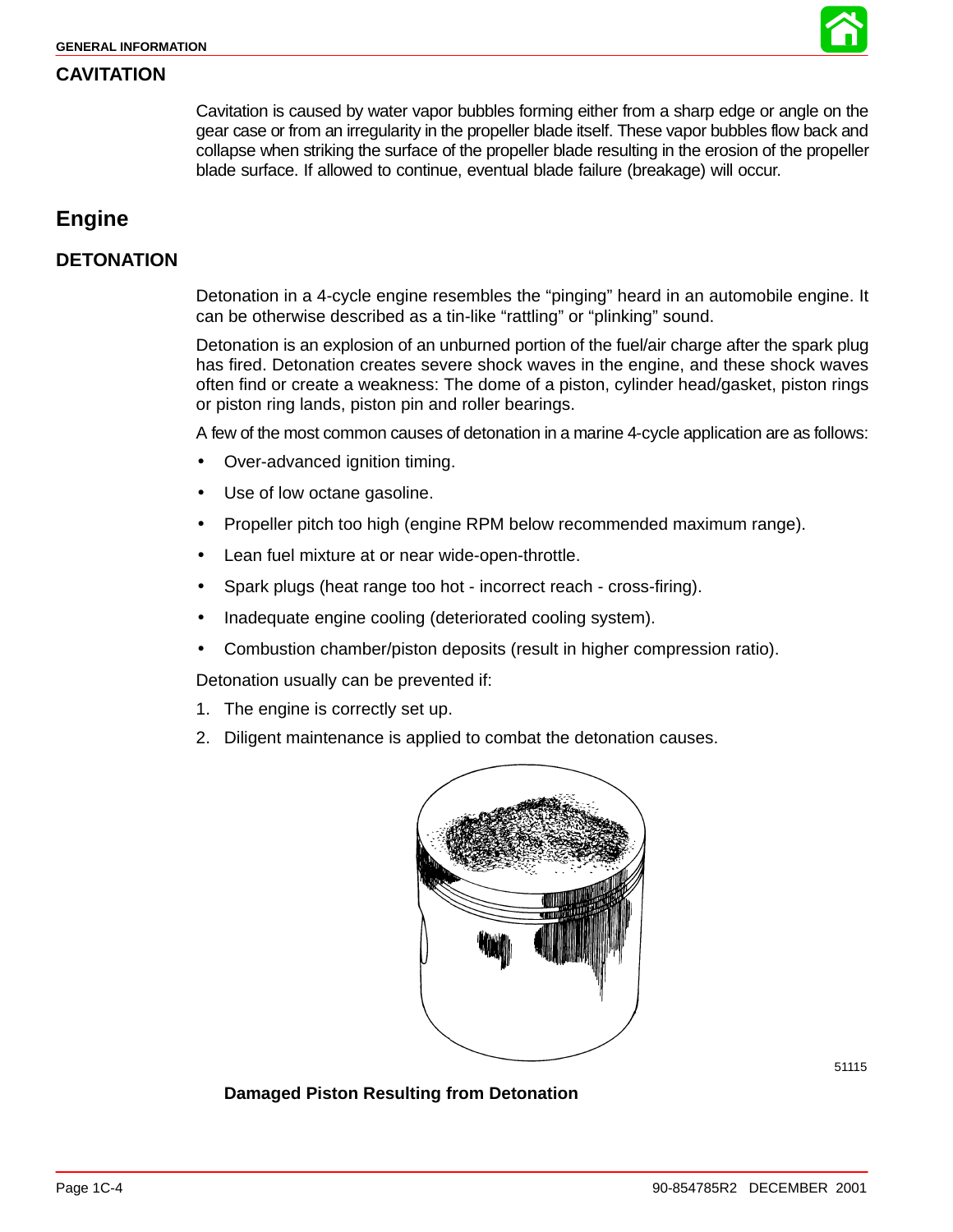

# **Following Complete Submersion**

## **Submerged While Running (Special Instructions)**

When an engine is submerged while running, the possibility of internal engine damage is greatly increased. If, after engine is recovered and with spark plugs removed, engine fails to turn over freely when turning flywheel, the possibility of internal damage (bent connecting rod and/or bent crankshaft) exists. If this is the case, the powerhead must be disassembled.

## **Salt Water Submersion (Special Instructions)**

Due to the corrosive effect of salt water on internal engine components, complete disassembly is necessary before any attempt is made to start the engine.

## **Fresh Water Submersion (Special Instructions)**

- 1. Recover engine as quickly as possible.
- 2. Remove cowling.
- 3. Flush exterior of outboard with fresh water to remove mud, weeds, etc. DO NOT attempt to start engine if sand has entered powerhead, as powerhead will be severely damaged. Disassemble powerhead if necessary to clean components.
- 4. Remove spark plugs and get as much water as possible out of powerhead. Most water can be eliminated by placing engine in a horizontal position (with spark plug holes down) and rotating flywheel.
- 5. Change engine oil and filter as outlined in **Section 1B "Changing Engine Oil"**. Run outboard for short time and check for presence of water in oil, if water present (milky appearance) drain and refill as previously mentioned.
- 6. Pour alcohol into carburetor throats (alcohol will absorbed water). Again rotate flywheel.
- 7. Turn engine over and pour alcohol into spark plug openings and rotate flywheel.
- 8. Turn engine over (place spark plug openings down) and pour engine oil into throat of carburetors while rotating flywheel to distribute oil throughout crankcase.
- 9. Again turn engine over and pour approximately one teaspoon of engine oil into each spark plug opening. Again rotate flywheel to distribute oil in cylinders.
- 10. Remove and clean carburetors and fuel pump assembly.
- 11. Dry all wiring and electrical components using compressed air.
- 12. Disassemble the engine starter motor and dry the brush contacts, armature and other corrodible parts.
- 13. Reinstall spark plugs, carburetors and fuel pump.
- 14. Attempt to start engine, using a fresh fuel source. If engine starts, it should be run for at least one hour to eliminate any water in engine.
- 15. If engine fails to start, determine cause (fuel, electrical or mechanical). Engine should be run within 2 hours after recovery of outboard from water, or serious internal damage may occur. If unable to start engine in this period, disassemble engine and clean all parts. Apply oil as soon as possible.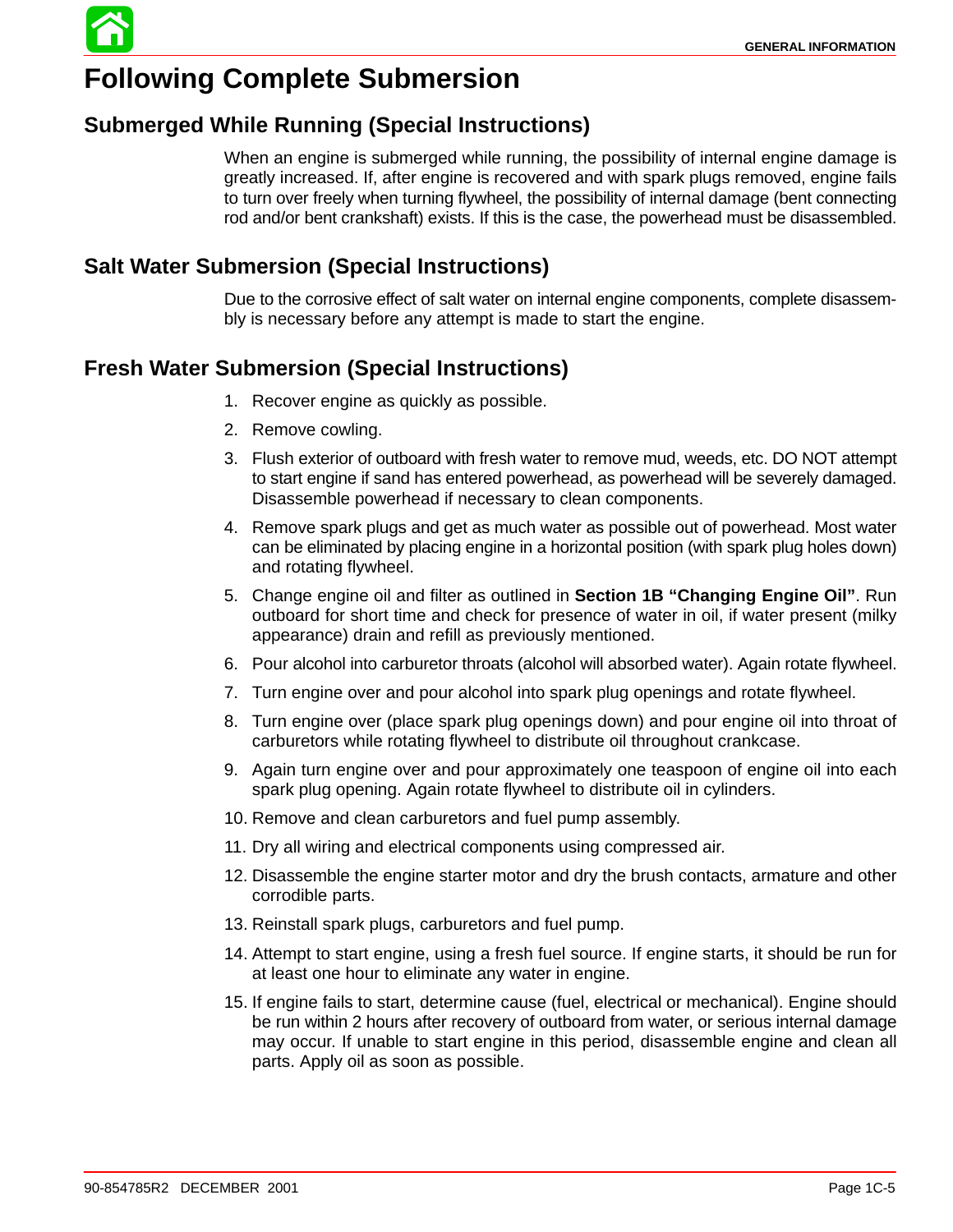# **Model 25 (4-Stroke) Powerhead Front View**



- **a -** Remote Control and Engine Harness Connection
- **b -** 20 Amp. Fuse
- **c -** ECM
- **d -** Engine Harness
- **e -** Fuel Connection
- **f -** Battery Cables
- **g -** Throttle and Shift Cable Opening
- **h -** Fuel Filter
- **i -** Air Intake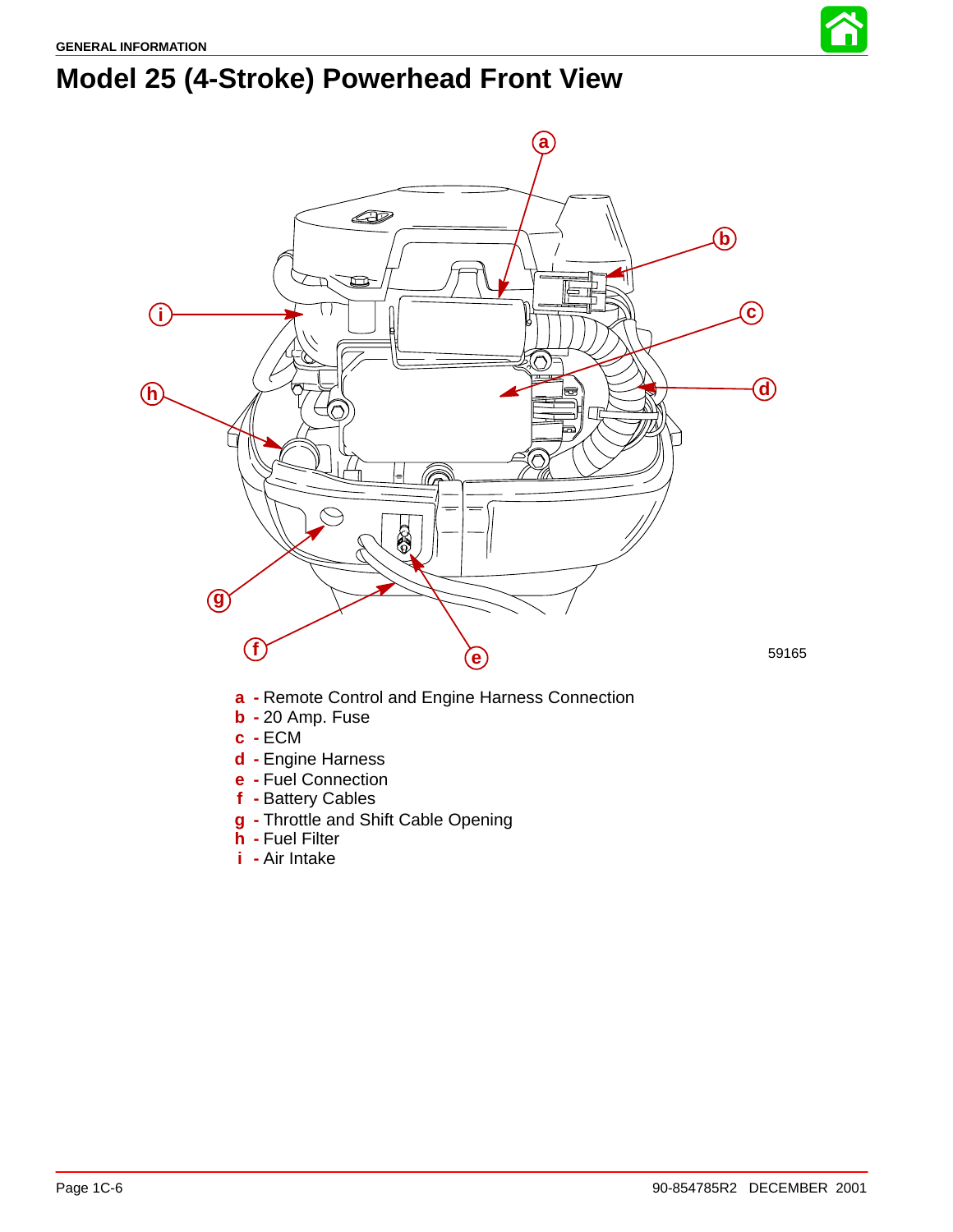# **Model 25 (4-Stroke) Powerhead Starboard View**



- **a -** Air Intake
- **b -** Breather Line
- **c -** Lifting Eye
- **d -** Auto Enrichener
- **e -** Flywheel Cover
- **f -** Engine Wiring Harness
- **g -** EMC
- **h -** Auto Enricher Wires
- **i -** Fuel Filter
- **j -** Carburetor Vent Line
- **k -** Carburetor
- **l -** Throttle Cam
- **m -** Fuel Pump Inlet
- **n -** Fuel Pump Outlet
- **o -** Cowl Deflector
- **p -** Fill Plug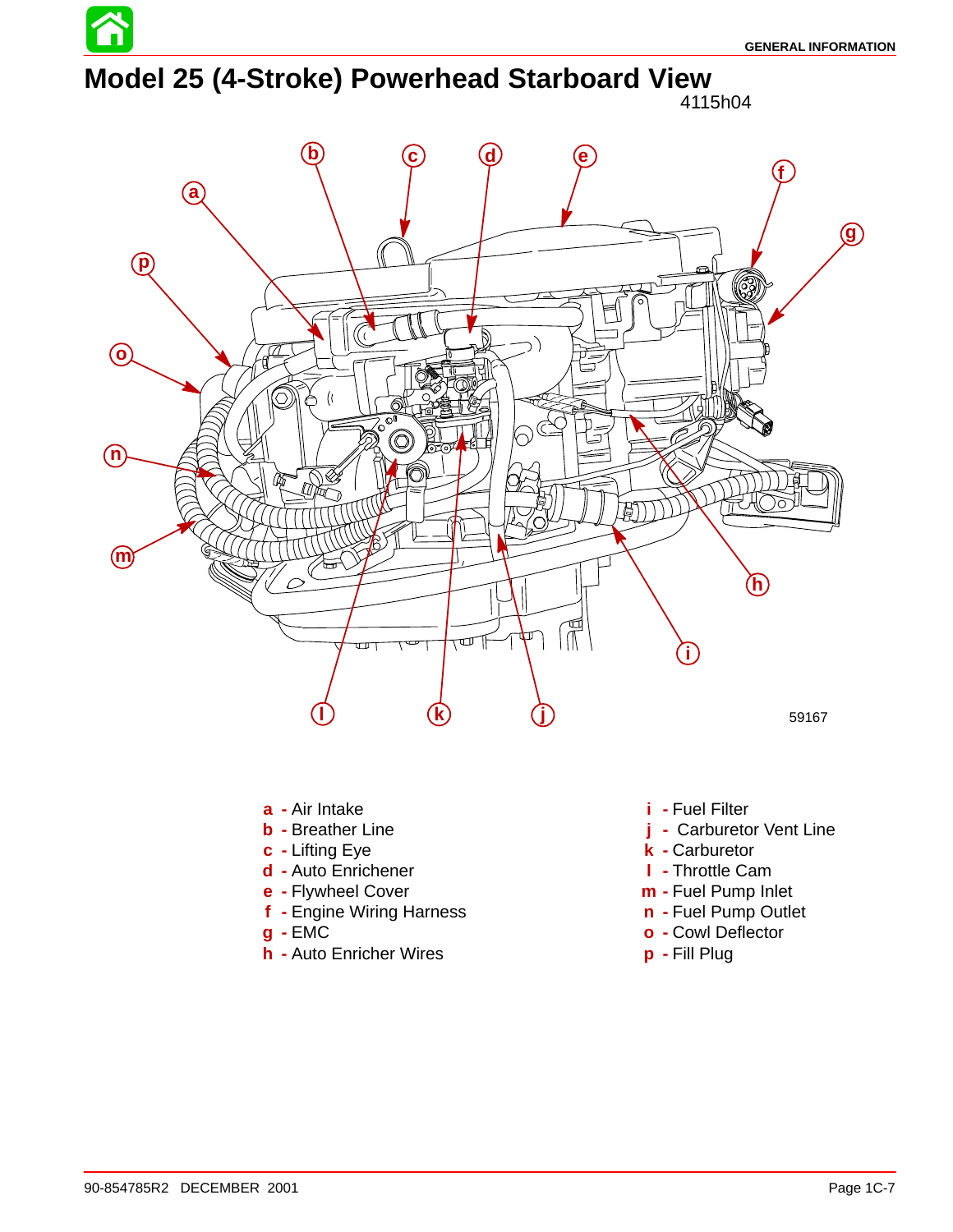



- **a -** 20 Amp. Fuse
- **b -** Start Solenoid
- **c -** Oil Pressure Sensor
- **d -** Oil Filter
- **e -** Thermostat Housing
- **f -** Lifting Eye
- **g -** Water Temperature Sensor
- **h -** Voltage Regulator/Rectifier
- **i -** Fuel Pump
- **j -** Fuel Pump Cooler Inlet Hose
- **k -** Breather Hose
- **l -** Oil Dip Stick
- **m -** Exhaust Cover
- **n -** Engine harness
- **o -** Starter Motor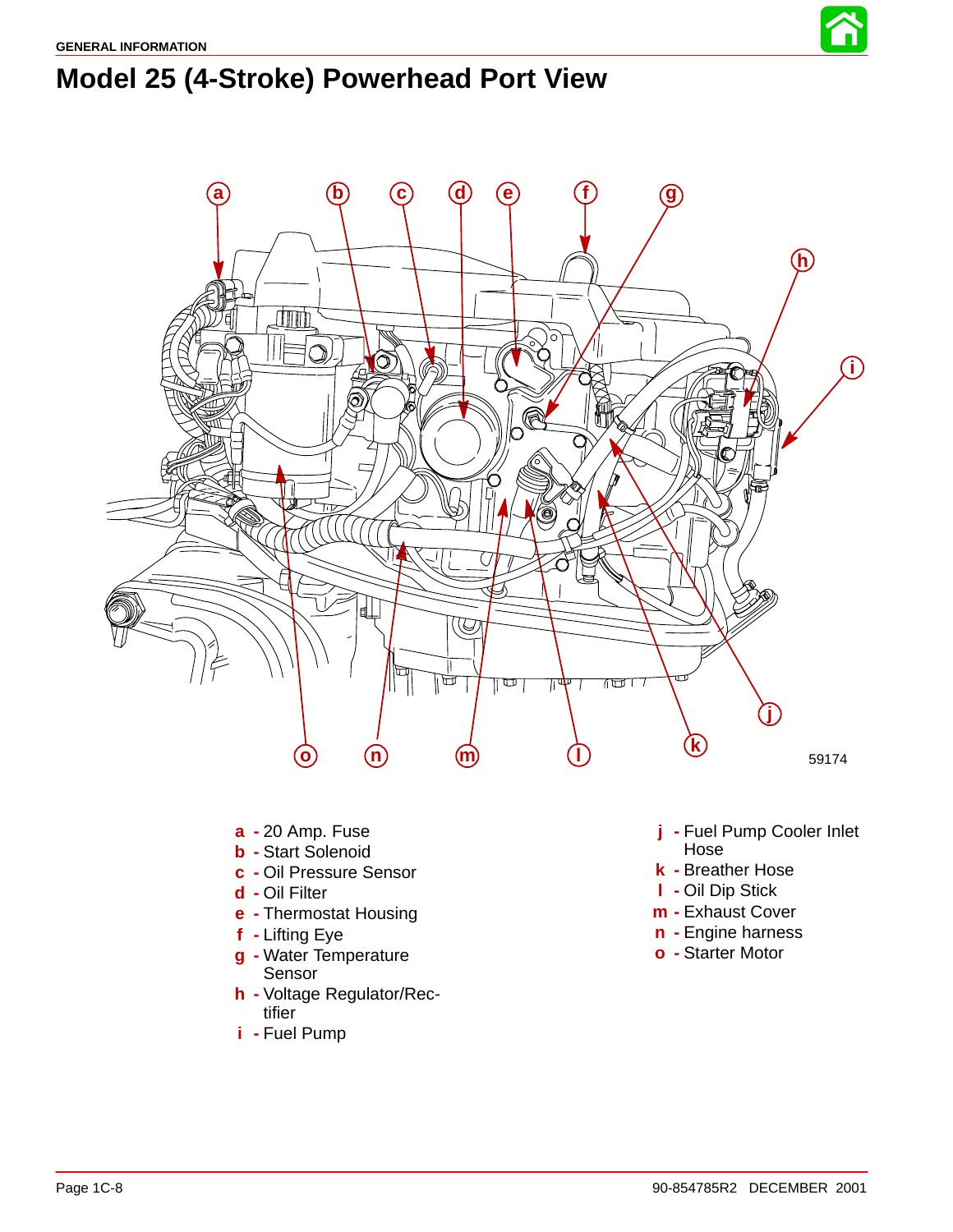# **Model 25 (4-Stroke) Powerhead Top View**



- **a -** Lift Eye
- **b -** Timing Belt
- **c -** Crank Position Sensor
- **d -** Dipstick
- **e -** Thermostat Housing
- **f -** Oil Filter
- **g -** Start Solenoid
- **h -** Starter Motor
- **i -** Remote Control and Engine Harness Connection
- **j -** Flywheel
- **k -** Breather
- **l -** Air Intake
- **m -** Cam Shaft Timing Gear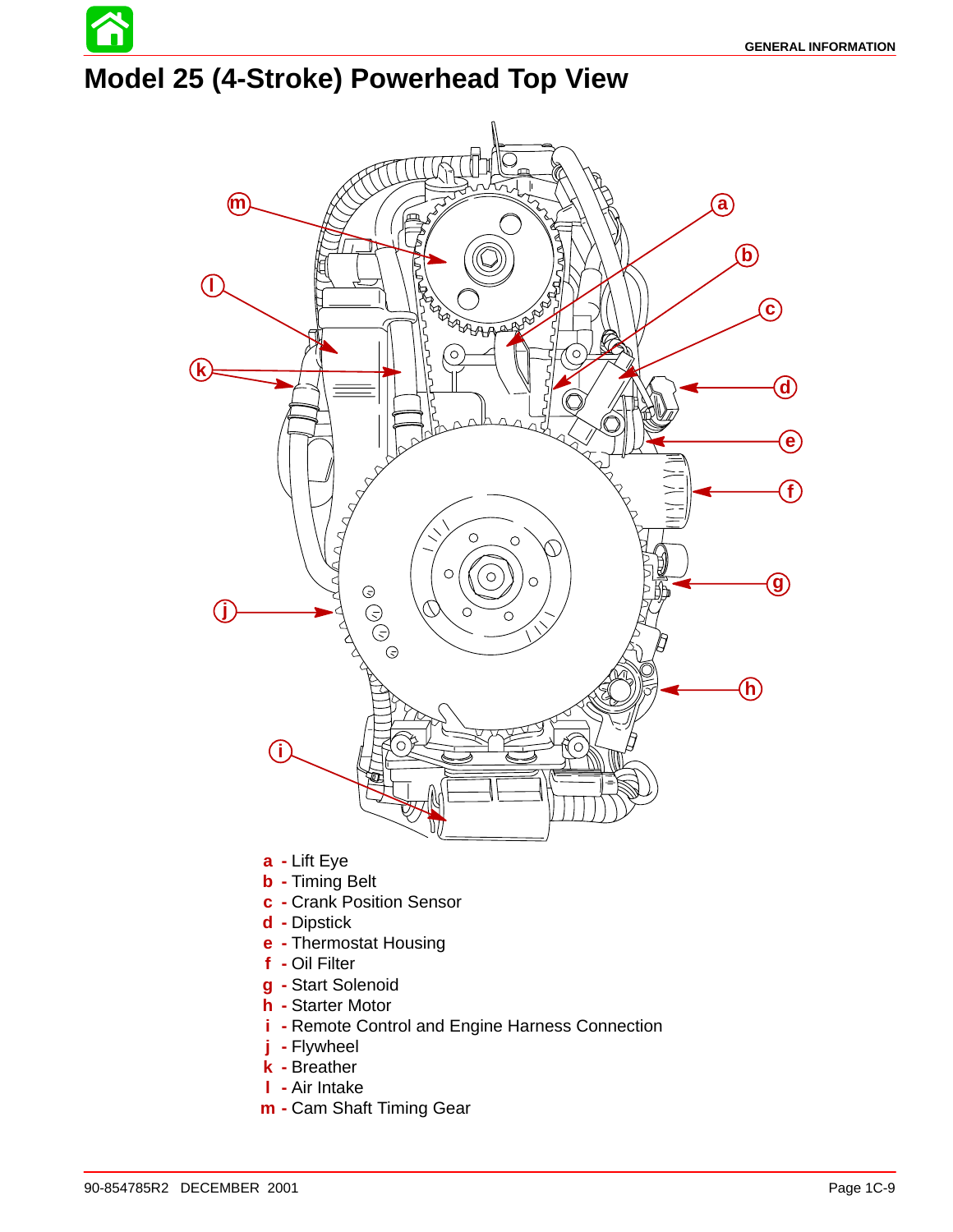

# **Model 25 (4-Stroke) Powerhead Aft View**



- **h -** Fuel Pump
- **i -** Valve Cover
- **j -** Voltage Regulator
- **k -** Fuel Pump Cooler Inlet Hose
- **l -** Lifting Eye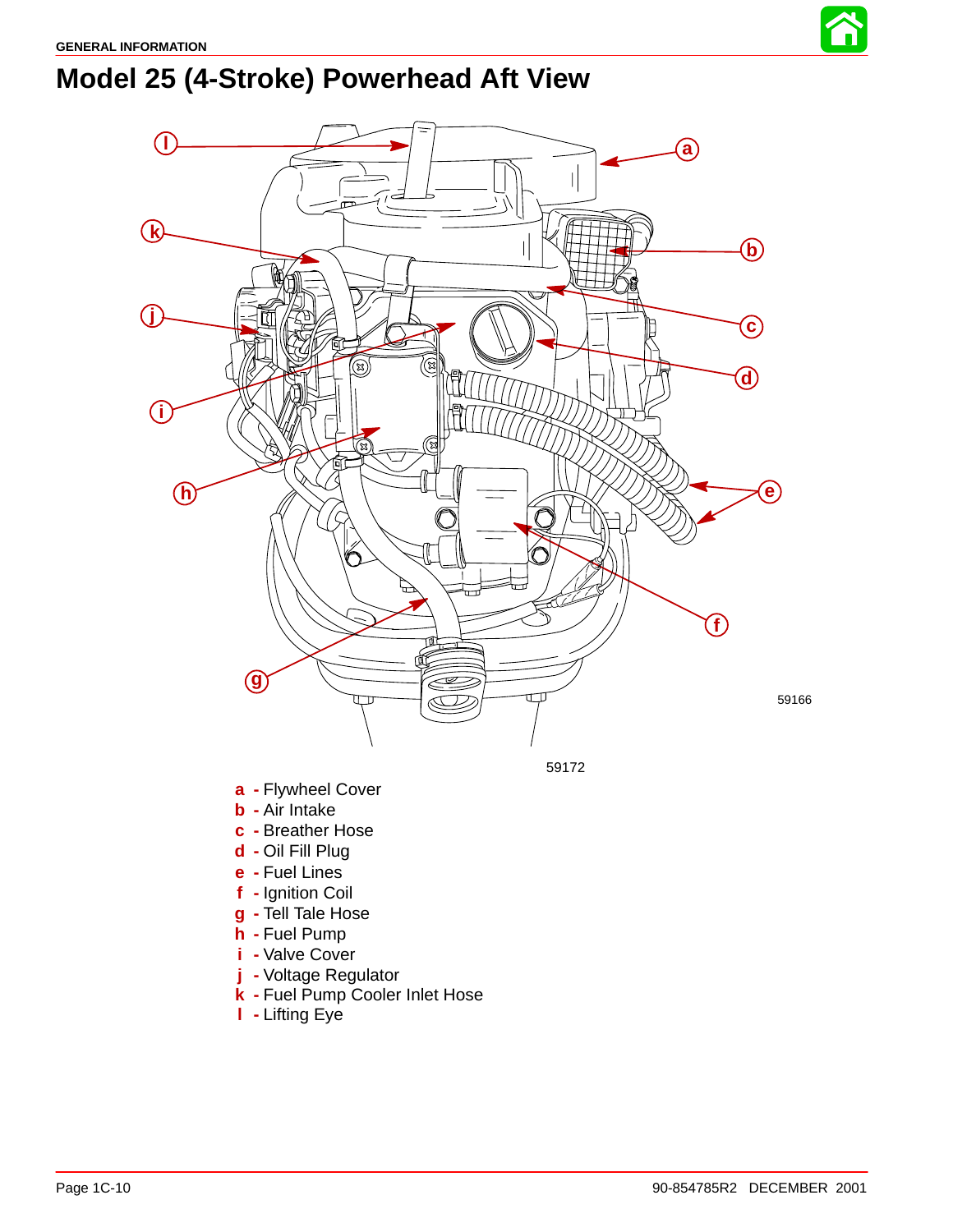# **Propeller Selection**

For in-depth information on marine propellers and boat performance - written by marine engineers - see your Authorized Dealer for the illustrated "**What You Should Know About Quicksilver Propellers... and Boat Performance Information**" (Part No. 90-86144).

For best all around performance from your outboard/boat combination, select a propeller that allows the engine to operate in the upper half of the recommended full throttle RPM range with the boat normally loaded (refer to Specifications). This RPM range allows for better acceleration while maintaining maximum boat speed.

If changing conditions cause the RPM to drop below the recommended range (such as warmer, more humid weather, operation at higher elevations, increased boat load or a dirty boat bottom/gear case) a propeller change or cleaning may be required to maintain performance and ensure the outboard's durability.

Check full-throttle RPM using an accurate tachometer with the engine trimmed out to a balanced-steering condition (steering effort equal in both directions) without causing the propeller to "break loose".

Refer to "Quicksilver Accessory Guide" for a complete list of available propellers.

- 1. Select a propeller that will allow the engine to operate at or near the top of the recommended full throttle RPM range (listed in **Section 1A – Specifications**) with a normal load. Maximum engine speed (RPM) for propeller selection exists when boat speed is maximum and trim is minimum for that speed. (High RPM, caused by an excessive trim angle, should not be used in determining correct propeller.) Normally, there is a 150-350 RPM change between propeller pitches.
- 2. If full throttle operation is below the recommended range, the propeller MUST BE changed to one with a lower pitch to prevent loss of performance and possible engine damage.
- 3. After initial propeller installation, the following common conditions may require that the propeller be changed to a lower pitch:
	- a. Warmer weather and great humidity will cause an RPM loss.
	- b. Operating in a higher elevation causes an RPM loss.
	- c. Operating with a damaged propeller or a dirty boat bottom or gear housing will cause an RPM loss.
	- d. Operation with an increased load (additional passengers, equipment, pulling skiers, etc.).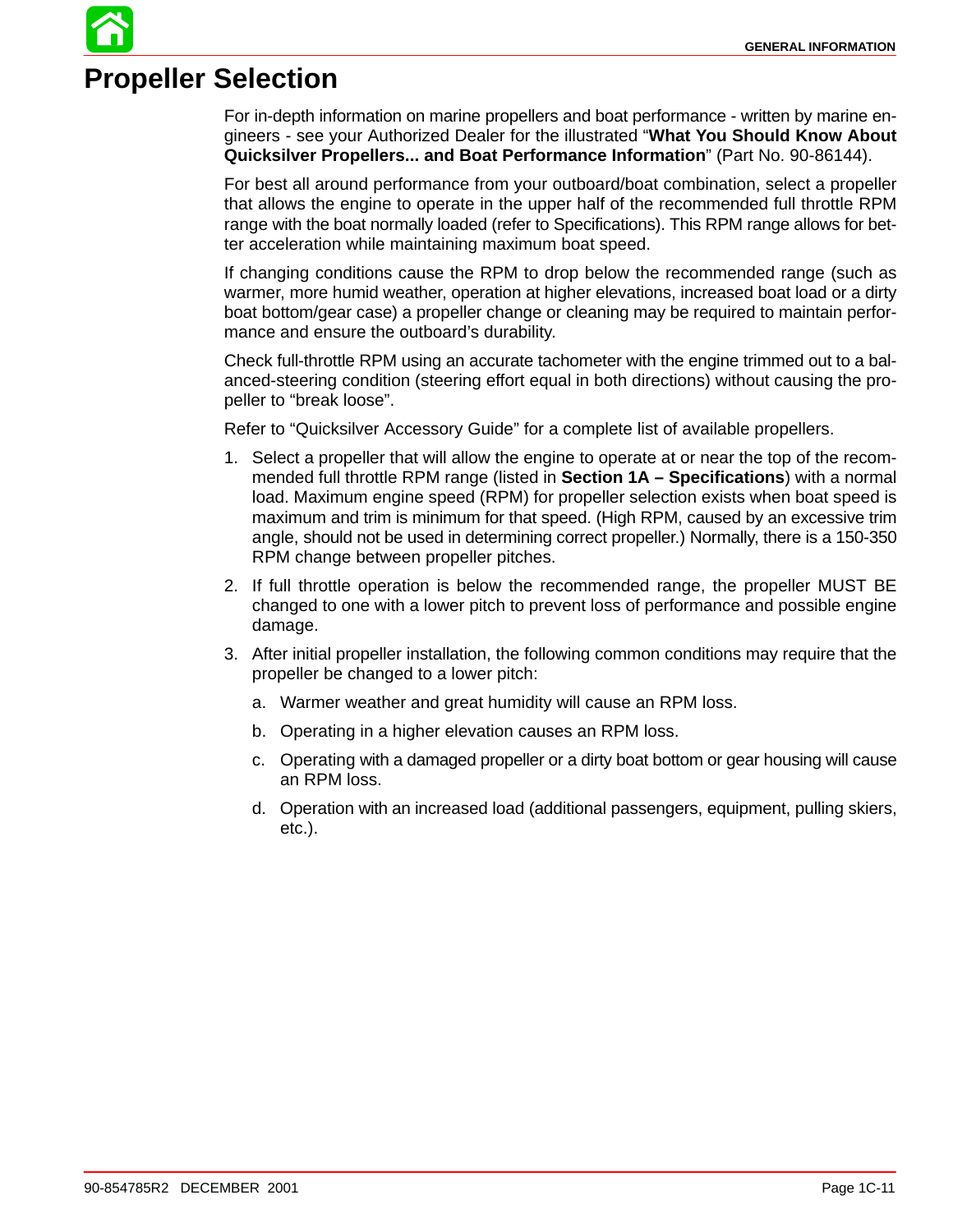

# **Propeller Removal/Installation**

## **WARNING**

**If the propeller shaft is rotated while the engine is in gear, there is the possibility that the engine will crank over and start. To prevent this type of accidental engine starting and possible serious injury caused from being struck by a rotating propeller, always shift outboard to neutral position and remove spark plug leads when you are servicing the propeller.**

1. Shift outboard to neutral (N) position.



2. Remove the spark plug leads to prevent engine from starting.



3. Straighten the bent tabs on the propeller nut retainer.



**a -** Propeller Nut Retainer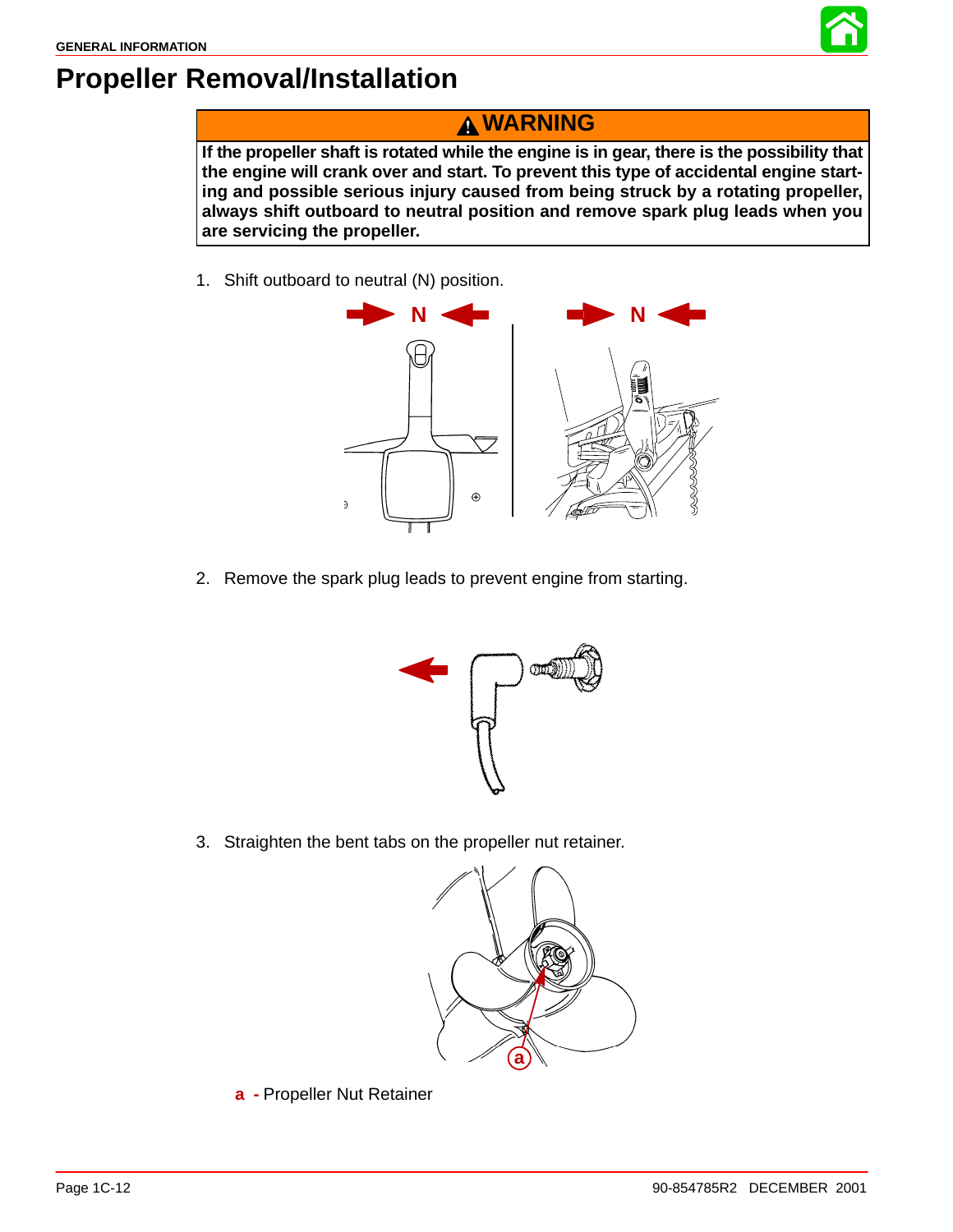4. Place a block of wood between gear case and propeller to hold propeller and remove propeller nut.



- 5. Pull propeller straight off shaft.
- 6. Coat the propeller shaft with Anti-Corrosion Grease or 2-4-C Marine Lubricant with Teflon.



**a -** Propeller Shaft

**IMPORTANT: To prevent the propeller hub from corroding and seizing to the propeller shaft, especially in salt water, always apply a coat of the recommended lubricant to the entire propeller shaft at the recommended maintenance intervals and also each time the propeller is removed.**

7. Flo-Torque I Drive Hub Propellers - Install forward thrust hub, propeller, propeller nut retainer and propeller nut onto the shaft.

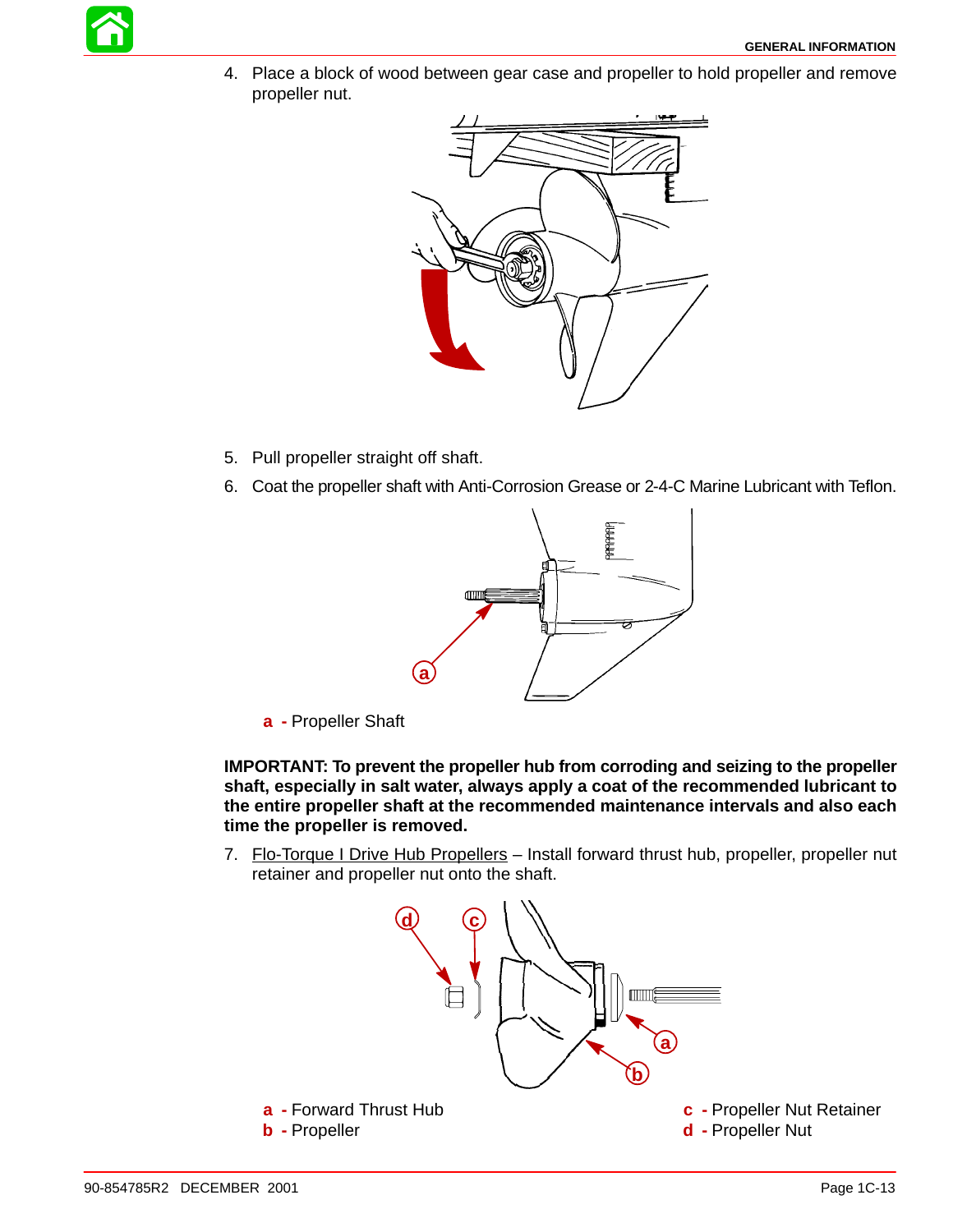

8. Flo-Torque II Drive Hub Propellers - Install forward thrust hub, propeller, replaceable drive sleeve, rear thrust hub retainer and propeller nut onto the shaft.



- **d -** Rear Thrust Hub
- **e -** Retainer
- **f -** Propeller Nut
- 9. Place propeller nut retainer over pins. Place a block of wood between gear case and propeller and tighten propeller nut to the specified torque, aligning flat sides of the propeller nut with tabs on the propeller nut retainer.
- 10. Secure propeller nut by bending tabs up and against the flats on the propeller nut.



**b -** Tabs

| <b>Propeller Nut Torque</b> |  |
|-----------------------------|--|
| 55 lb. ft. (75 N·m)         |  |

11. Reinstall spark plug leads.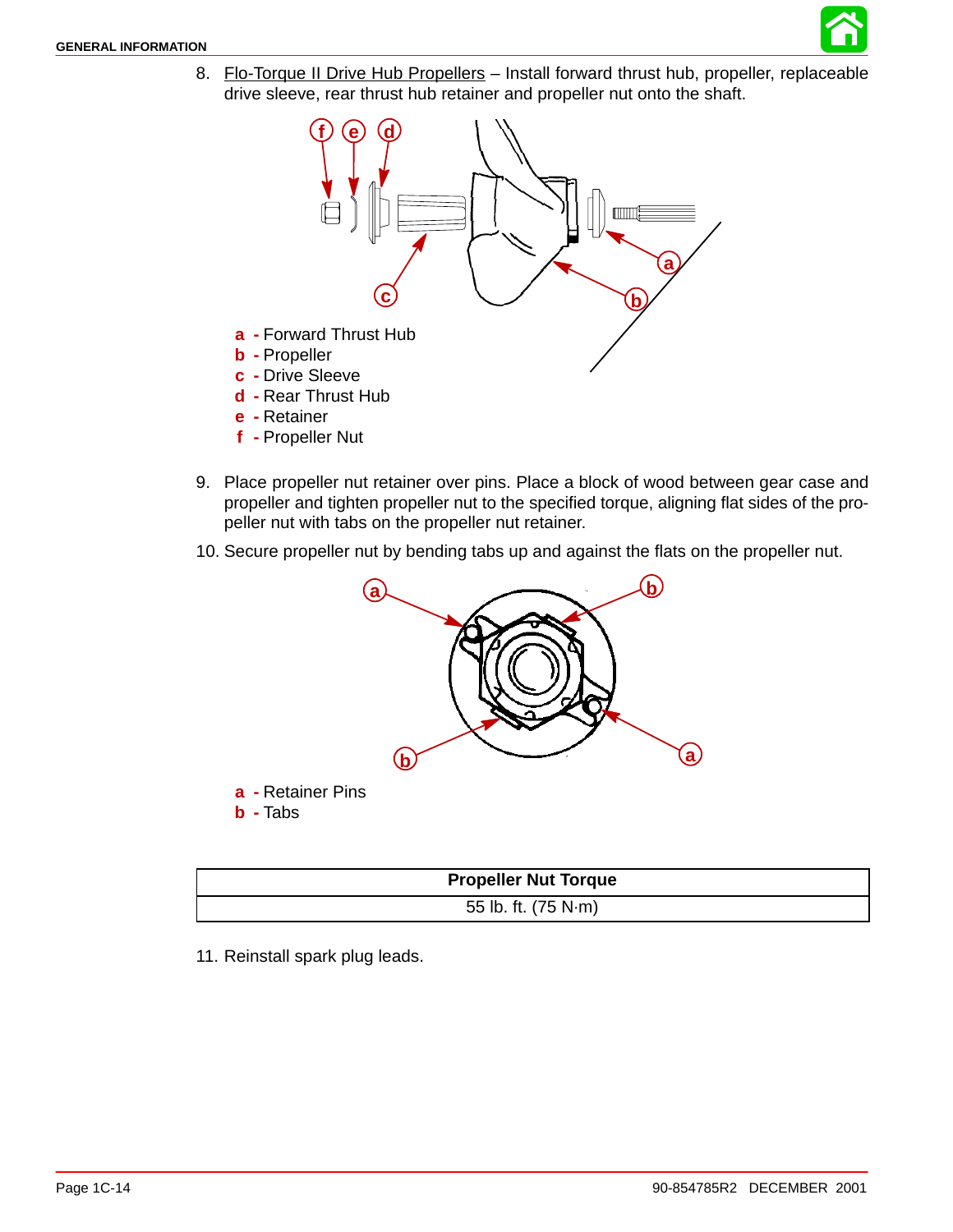# **Power Trim System**

### **General Information**

The power trim system is filled at the manufacturer and is ready for use.

Trim outboard through entire trim and tilt range several times to remove any air from the system.

The trim system is pressurized and is not externally vented.

### **Power Trim Operation**

With most boats, operating around the middle of the "trim" range will give satisfactory results. However, to take full advantage of the trimming capability there may be times when you choose to trim your outboard all the way in or out. Along with an improvement in some performance aspects comes a greater responsibility for the operator, and this is being aware of some potential control hazards. The most significant control hazard is a pull or "torque" that can be felt on the steering wheel or tiller handle. This steering torque results from the outboard being trimmed so that the propeller shaft is not parallel to the water surface.

### **WARNING**

**Avoid possible serious injury or death. When the outboard is trimmed in or out beyond a neutral steering condition, a pull on the steering wheel or tiller handle in either direction may result. Failure to keep a continuous firm grip on the steering wheel or tiller handle when this condition exists can result in loss of boat control as the outboard can turn freely. The boat can now "spin out" or go into a very tight maximum turn which, if unexpected, can result in occupants being thrown within the boat or out of the boat.**

Consider the following lists carefully:

#### **TRIMMING IN OR DOWN CAN:**

- 1. Lower the bow.
- 2. Result in quicker planing off, especially with a heavy load or a stern heavy boat.
- 3. Generally improve the ride in choppy water.
- 4. Increase steering torque or pull to the right (with the normal right hand rotation propeller).
- 5. In excess, lower the bow of some boats to a point where they begin to plow with their bow in the water while on plane. This can result in an unexpected turn in either direction called "bow steering" or "over steering" if any turn is attempted or if a significant wave is encountered.

### **WARNING**

**Avoid possible serious injury or death. Adjust outboard to an intermediate trim position as soon as boat is on plane to avoid possible ejection due to boat spin-out. Do not attempt to turn boat when on plane if outboard is trimmed extremely in or down and there is a pull on the steering wheel or tiller handle.**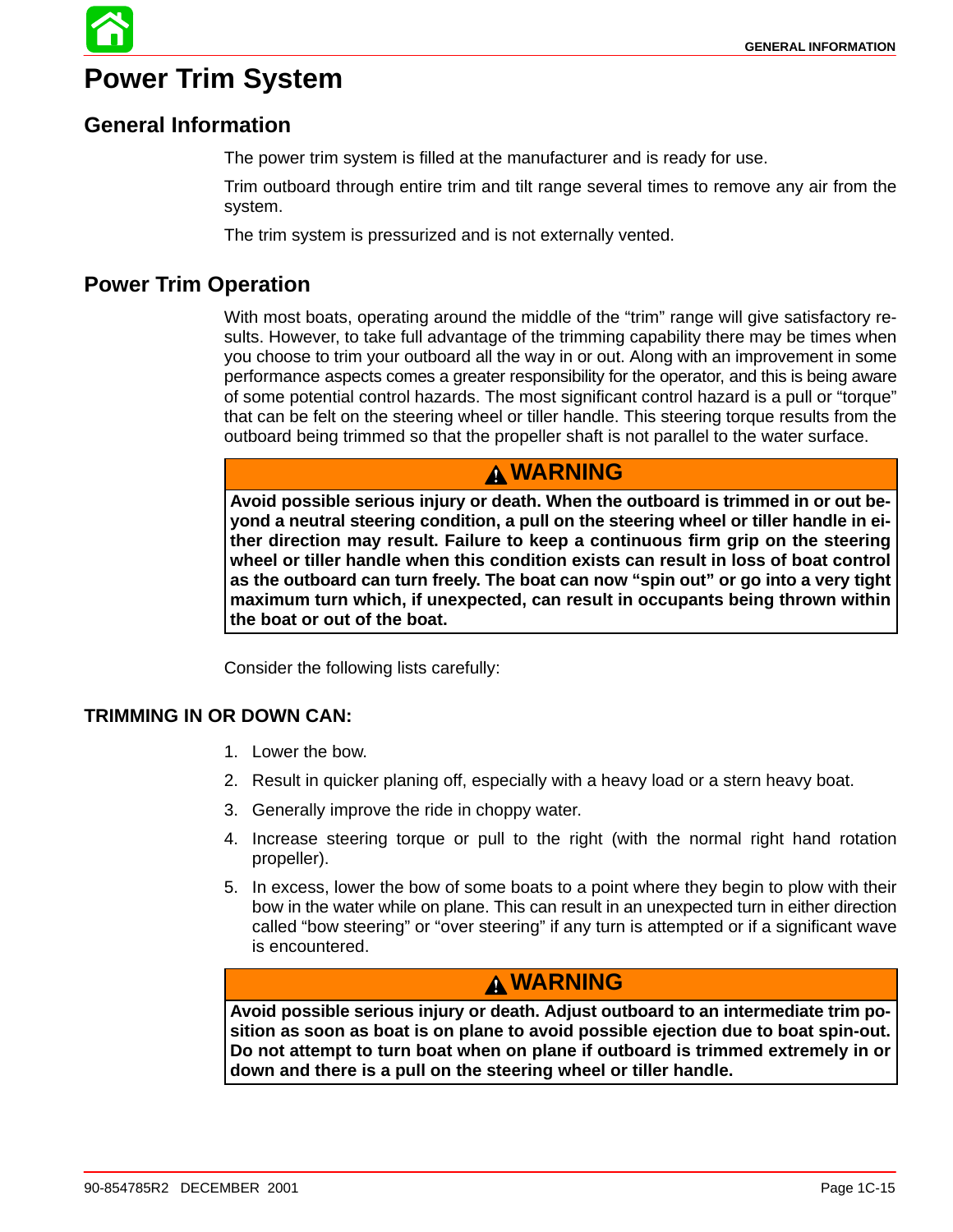#### **TRIMMING OUT OR UP CAN:**



- 1. Lift the bow higher out of the water.
- 2. Generally increase top speed.
- 3. Increase clearance over submerged objects or a shallow bottom.
- 4. Increase steering torque or pull to the left at a normal installation height (with the normal right hand rotation propeller).
- 5. In excess, cause boat "porpoising" (bouncing) or propeller ventilation.
- 6. Cause engine overheating if any water intake holes are above the water line.

### **Trim "In" Angle Adjustment**

Some outboard boats, particularly some bass boats, are built with a greater than normal transom angle which will allow the outboard to be trimmed further "in" or "under". This greater trim "under" capability is desirable to improve acceleration, reduce the angle and time spent in a bow high boat during planing off, and in some cases, may be necessary to plane off a boat with aft live wells, given the variety of available propellers and height range of engine installations.

However, once on plane, the engine should be trimmed to a more intermediate position to a avoid a bow-down planing condition called "plowing". Plowing can cause "bow steering" or "over steering" and inefficiently consumes horsepower. In this condition, if attempting a turn or encountering a diagonal, moderate wake, a more abrupt turn than intended may result.

In rare circumstances, the owner may decide to limit the trim in. This can be accomplished by repositioning the tilt stop pins into whatever adjustment holes in the transom brackets is desired.

### **WARNING**

**Avoid possible serious injury or death. Adjust outboard to an intermediate trim position as soon as boat is on plane to avoid possible ejection due to boat spin-out. Do not attempt to turn boat when on plane if outboard is trimmed extremely in or down and there is a pull on the steering wheel or tiller handle.**



**a -** Tilt Stop Pins

28216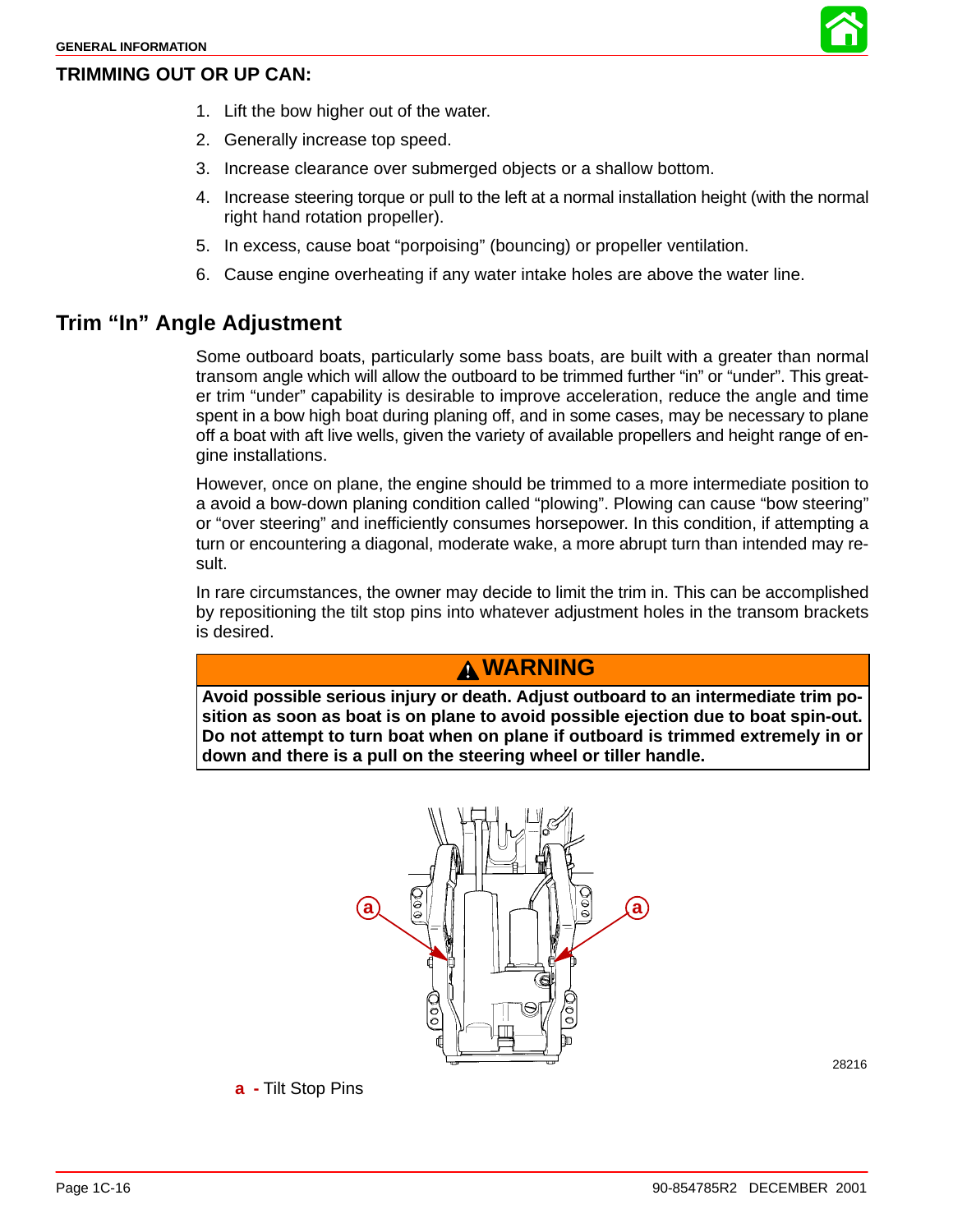# **Trim Tab Adjustment**

Propeller steering torque will cause your boat to pull in one direction. This steering torque is a normal thing that results from your outboard not being trimmed so the propeller shaft is parallel to the water surface. The trim tab can help to compensate for this steering torque in many cases and can be adjusted within limits to reduce any unequal steering effort.

**NOTE:** Trim tab adjustment will have little effect reducing steering torque if the outboard is installed with the anti-ventilation plate approximately 2 inches (50mm) or more above the boat bottom.

Operate your boat at normal cruising speed, trimmed to desired position. Turn your boat left and right and note the direction the boat turns more easily.

If adjustment is necessary, loosen trim tab screw and make small adjustments at a time. If the boat turns more easily to the left, move the trailing edge of trim tab to the left. If the boat turns more easily to the right, move the trailing edge of trim tab to the right. Retighten screw and retest.



# **Compression Check**

- 1. Remove spark plugs.
- 2. Install compression gauge in spark plug hole.
- 3. Hold throttle plate at W.O.T.
- 4. Crank the engine over until the compression reading peaks on the gauge. Record the reading.
- 5. Check and record compression of each cylinder. The highest and lowest reading recorded should not differ by more than 15% (see example chart below). A reading below 120 psi might indicate a total engine wear problem.

#### **Example of compression test differences**

| Maximum (psi) | Minimum (psi) |
|---------------|---------------|
| 80            | 162           |
| 150           | _Б            |

6. Compression check is important because an engine with low or uneven compression cannot be tuned successfully to give peak performance. It is essential, therefore, that improper compression be corrected before proceeding with an engine tuneup.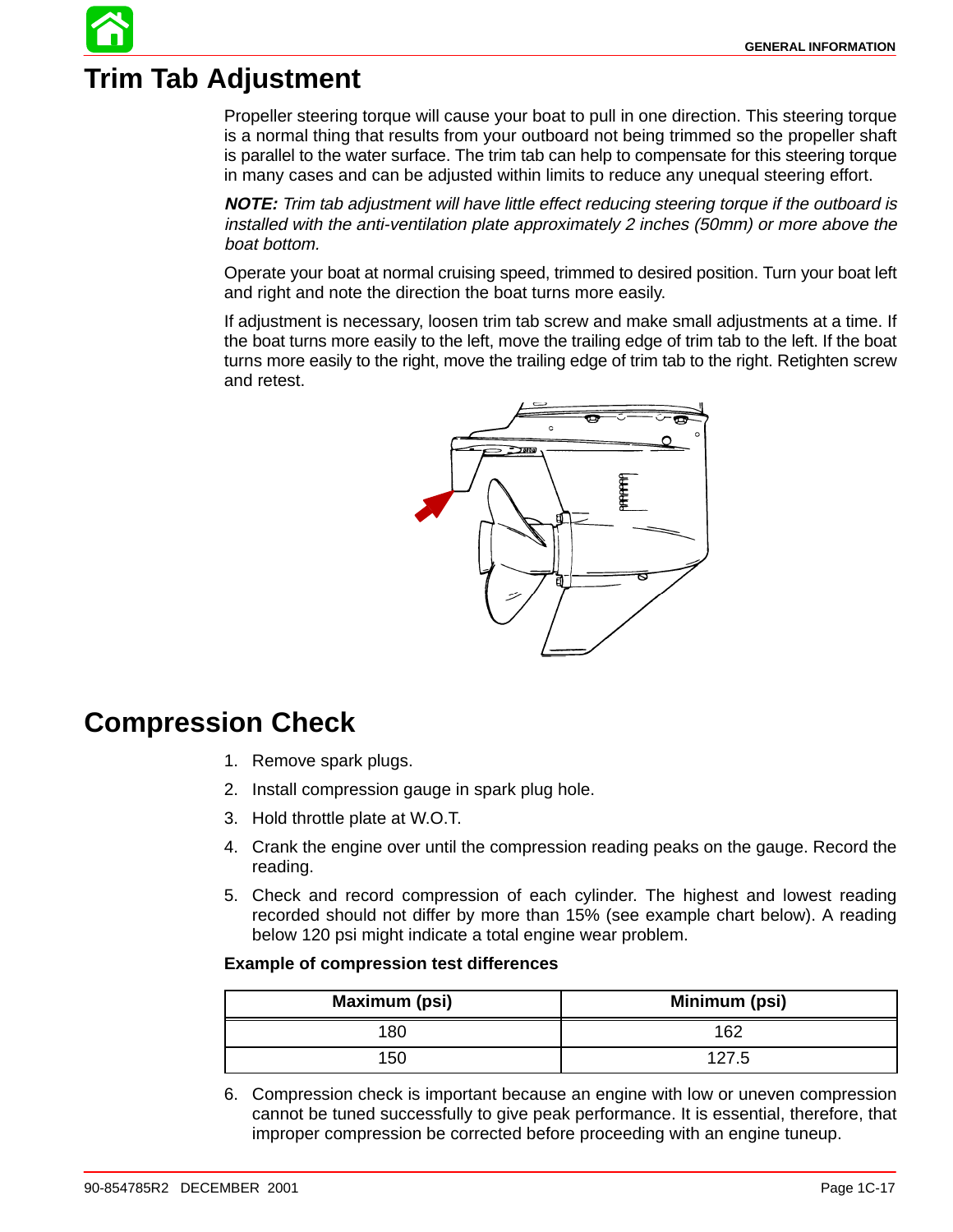

7. Cylinder scoring: If powerhead shows any indication of overheating, such as discolored or scorched paint, visually inspect cylinders for scoring or other damage as outlined in Section 4 "**Powerhead**."

**IMPORTANT: Performing a compression check on engines containing the compression relief cam will give inaccurate (low) readings, instead use the following "Cylinder Leakage Testing" procedure.**

# **Cylinder Leakage Testing**

**NOTE:** Cylinder leakage testing\*, along with compression testing, can help the mechanic pinpoint the source of a mechanical failure by gauging the amount of leakage in an engine cylinder. Refer to the manufactures tester instructions for proper testing procedures.



\* Courtesy of Snap-On-Tools

**Cylinder Leakage Tester (Snap-On-Tools MT324)**

**NOTE:** Spark plug hole is a 12 mm diameter. Use Snap-On-Tool MT26-18 adapter with valve core removed.

### **Analysis**

Due to standard engine tolerances and engine wear, no cylinder will maintain a 0% of leakage. It is important only that cylinders have somewhat consistent reading between them. Differences of 15 to 30% indicate excessive leakage. Larger engines tend to have a larger percentage of cylinder leakage than smaller engines.

If excessive leakage is present, first check that the piston is at top dead center of it's compression stroke. Leakage will naturally occur if the exhaust or intake valve is open.

To determine the cause of high percentage leaks, you must locate where the air is escaping from. Listen for air escaping thru the carburetor intake, adjacent spark plug holes, exhaust pipe, crankcase fill plug. Use the following table to aid in locating the source of cylinder leakage:

| <b>Air Escaping From:</b> | <b>Indicates Possible</b><br>Defective: |
|---------------------------|-----------------------------------------|
| Carburetor                | Intake Valve                            |
| <b>Exhaust System</b>     | <b>Exhaust Valve</b>                    |
| Crankcase Fill Plug       | Piston or Rings                         |
| <b>Adjacent Cylinders</b> | <b>Head Gasket</b>                      |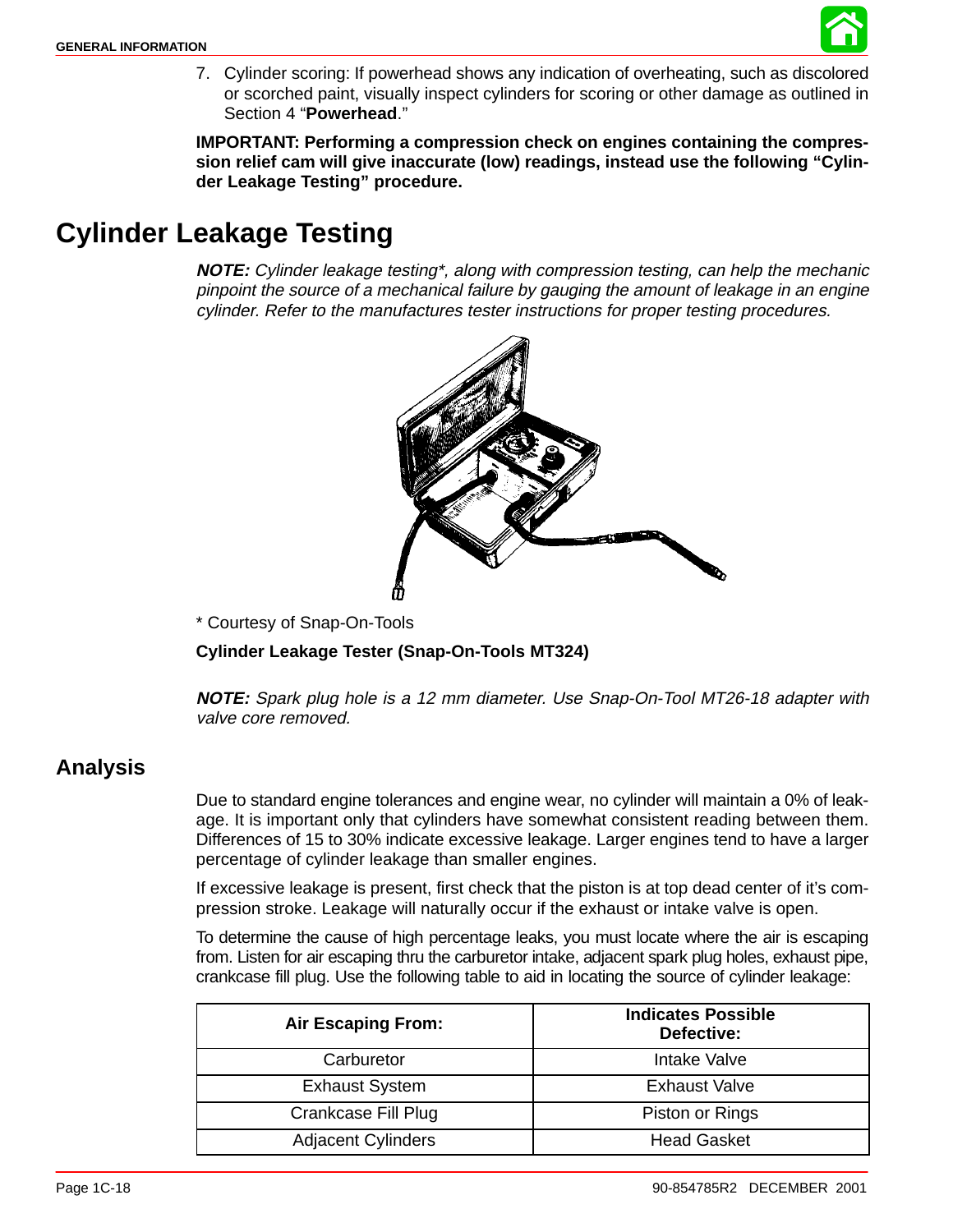# **Painting Procedures**

### **Cleaning & Painting Aluminum Propellers & Gear Housings**

### **WARNING**

**Avoid serious injury from flying debris. Avoid serious injury from airborne particles. Use eye and breathing protection with proper ventilation.**

#### **PROPELLERS**

- 1. Sand the entire area to be painted with 3M 120 Regalite Polycut or coarse Scotch-Brite, disc or belts.
- 2. Feather edges of all broken paint edges. Try not to sand through the primer.
- 3. Clean the surface to be painted using PPG Industries DX330 Wax and Grease Remover or equivalent (Xylene or M.E.K.).
- 4. If bare metal has been exposed, use Mercury/Quicksilver Light Gray Primer.
- 5. Allow a minimum of 1 hour dry time and no more than 1 week before applying the finish coat.
- 6. Apply the finish coat using Mercury/Quicksilver EDP Propeller Black.

#### **GEAR HOUSINGS**

The following procedures should be used in refinishing gear housings. This procedure will provide the most durable paint system available in the field. The materials recommended are of high quality and approximate marine requirements. The following procedure will provide a repaint job that compares with a properly applied factory paint finish. It is recommended that the listed materials be purchased from a local Ditzler Automotive Finish Supply Outlet. The minimum package quantity of each material shown following is sufficient to refinish several gear housings.

#### **Procedure:**

- 1. Wash gear housing with a muriatic acid base cleaner to remove any type of marine growth, and rinse with water, if necessary.
- 2. Wash gear housing with soap and water, then rinse.
- 3. Sand blistered area with 3M 180 grit sandpaper or P180 Gold Film Disc to remove paint blisters only. Feather edge all broken paint edges.
- 4. Clean gear housing thoroughly with (DX-330) wax and grease remover.
- 5. Spot repair surfaces where bare metal is exposed with (DX-503) alodine treatment.

#### **IMPORTANT: Do not use any type of aerosol spray paints as the paint will not properly adhere to the surface nor will the coating be sufficiently thick to resist future paint blistering.**

- 6. Mix epoxy chromate primer (DP-40) with equal part catalyst (DP-401) per manufacturers instructions, allowing proper induction period for permeation of the epoxy primer and catalyst.
- 7. Allow a minimum of one hour drying time and no more than one week before top coating assemblies.
- 8. Use Ditzler Urethane DU9000 for Mercury Black, DU34334 for Mariner Grey, and DU35466 for Force Charcoal, and DU33414M for Sea Ray White. Catalyze all four colors with Ditzler DU5 catalyst mixed 1:1 ratio. Reduce with solvents per Ditzler label.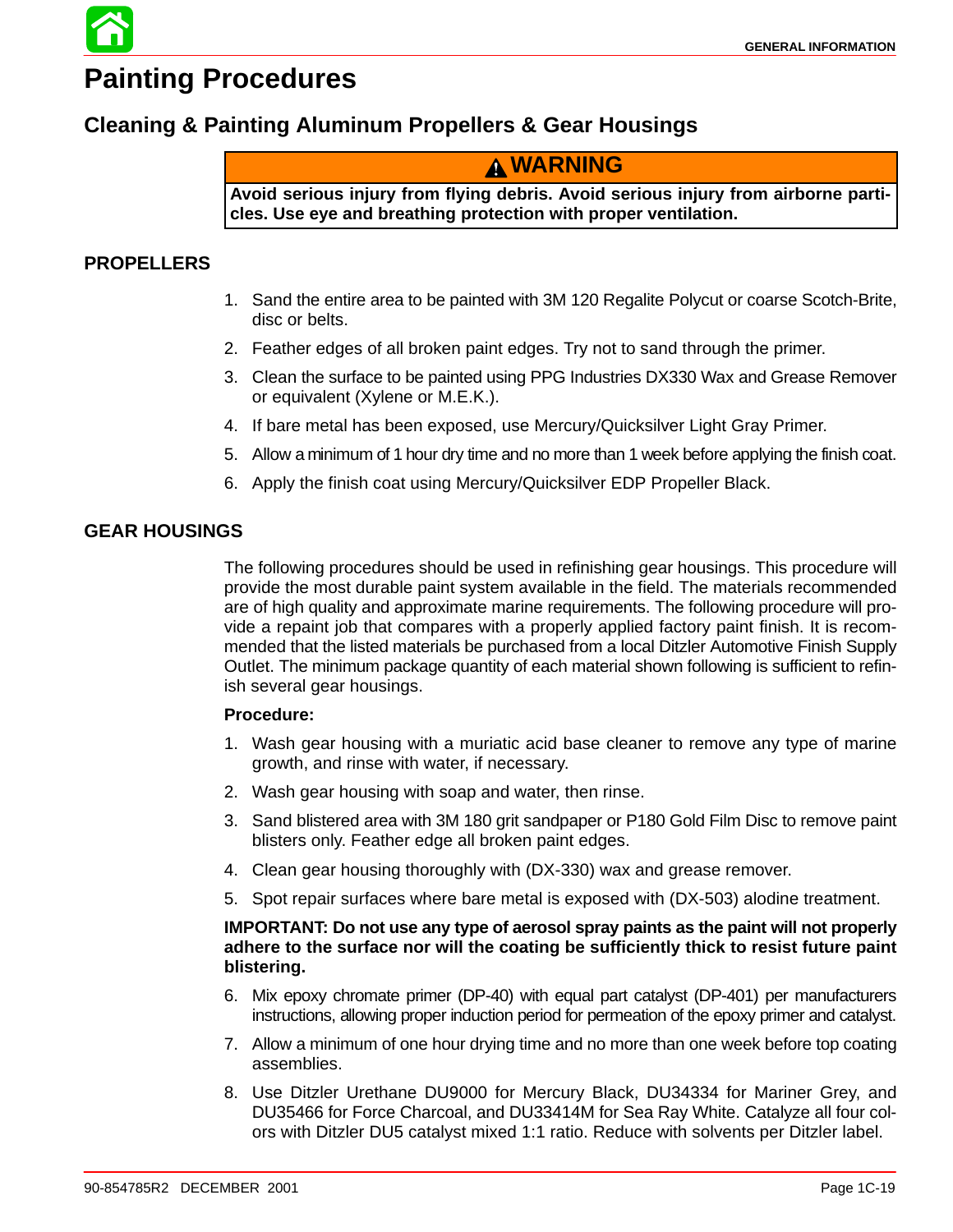

# **CAUTION**

**Be sure to comply with instructions on the label for ventilation and respirators. Using a spray gun, apply one half to one mil even film thickness. Let dry, flash off for five minutes and apply another even coat of one half to one mil film thickness. This urethane paint will dry to the touch in a matter of hours, but will remain sensitive to scratches and abrasions for a few days.**

9. The type of spray gun used will determine the proper reduction ratio of the paint.

#### **IMPORTANT: Do not paint sacrificial zinc trim tab or zinc anode.**

10. Cut out a cardboard "plug" for trim tab pocket to keep paint off of mating surface to maintain good continuity circuitry between trim tab and gear housing.

# **Decal Application**

### **Decal Removal**

- 1. Mark decal location before removal to assure proper alignment of new decal.
- 2. Carefully soften decal and decal adhesive with a heat gun or heat blower while removing old decal.
- 3. Clean decal contact area with a 1:1 mixture of isopropyl alcohol and water.
- 4. Thoroughly dry decal contact area and check for a completely cleaned surface.

### **Instructions for "Wet" Application**

**NOTE:** The following decal installation instructions are provided for a "Wet" installation. **All** decals should be applied wet.

#### **TOOLS REQUIRED**

- 1. Plastic Squeegee\*
- 2. Stick Pin
- 3. Dish Washing **Liquid/Detergent without ammonia.** Do not use a soap that contains petroleum based solvents.
- \*\* Automotive Body Filler Squeegee

**SERVICE TIP: Placement of decals using the "Wet" application will allow time to position decal. Read entire installation instructions on this technique before proceeding.**

#### **TEMPERATURE**

**IMPORTANT: Installation of vinyl decals should not be attempted while in direct sunlight. Air and surface temperature should be between 60**°**F (15**°**C) and 100**°**F (38**°**C) for best application.**

#### **SURFACE PREPARATION**

**IMPORTANT: Do not use a soap or any petroleum based solvents to clean application surface.**

Clean entire application surface with mild dish washing liquid and water. Rinse surface thoroughly with clean water.